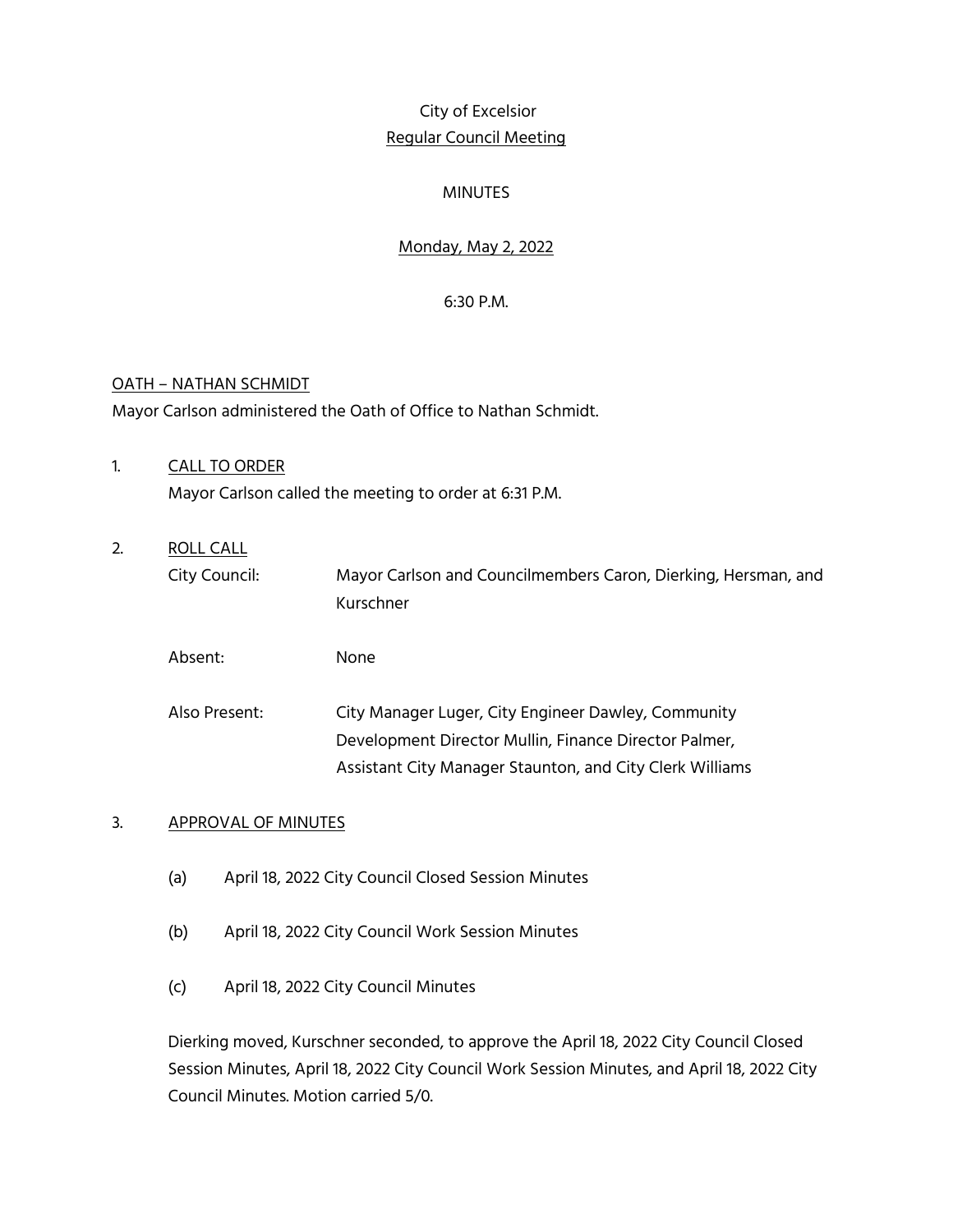#### 4. OPEN FORUM

Diane Bolles, 229 George Street, addressed the Council about the gazebo.

Peter Hartwich, 186 George Street, addressed the Council about the Open House.

#### 5. CITY COUNCIL COMMUNICATIONS, QUESTIONS, and REPORTS

(a) Excelsior-Lake Minnetonka Chamber of Commerce Update

Tiffany King, Excelsior-Lake Minnetonka Chamber of Commerce, gave an update on upcoming events.

(b) Planning Commission Update

Julia Mullin, Community Development Director, gave an update on the Planning Commission.

(c) Excelsior Fire District Update

Councilmember Dierking gave an update on the Excelsior Fire District.

(d) South Lake Minnetonka Police Department Update

Mayor Carlson gave an update on the South Lake Minnetonka Police Department Coordinating Committee.

(e) Spring Clean-Up – May 21

Mayor Carlson gave an update on Spring Clean-Up scheduled on May 21.

(f) Open House – May 3 (Amended)

Mayor Carlson gave an update on the Open House scheduled on May 3 6:00-8:00 P.M.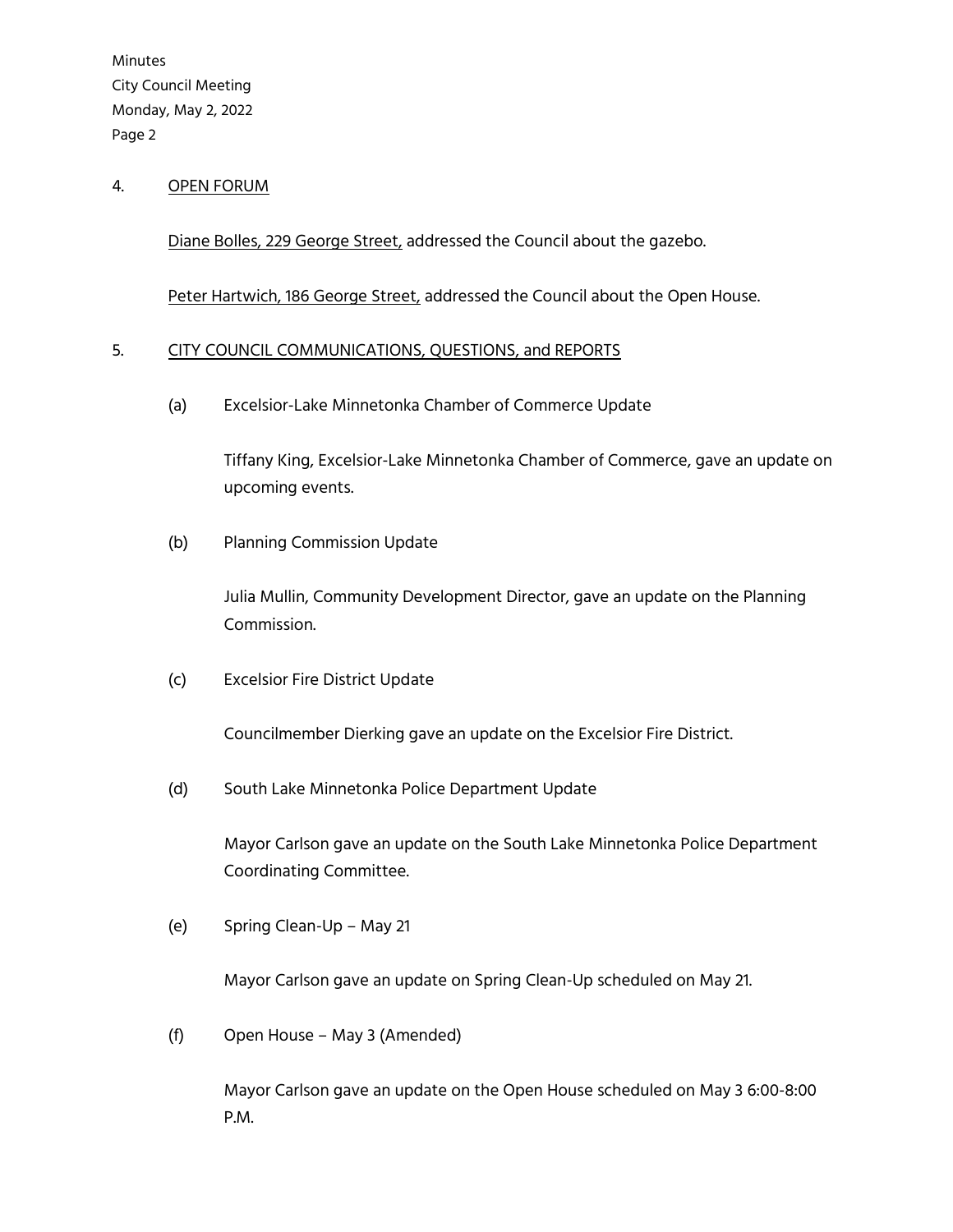#### (g) Construction Updates

Morgan Dawley, City Engineer, gave an update on construction.

#### 6. MEET EXCELSIOR

(a) None

#### 7. AGENDA APPROVAL

(a) Meeting Agenda

Kurschner moved, Hersman seconded, to approve the May 2, 2022 Meeting Agenda with the change to move Item 9(a) ahead of Item 8(a). Motion carried 5/0.

#### (b) Consent Agenda

Hersman moved, Dierking seconded, to approve the May 2, 2022 Consent Agenda. Motion carried 5/0.

1. Review Verified Claims under \$20,000 and Approve Verified Claims over \$20,000

> Action – Reviewed Verified Claims under \$20,000 and Approved Verified Claims over \$20,000.

2. April 2022 Building Permit Report

Action – Accepted April 2022 Building Permit Report.

3. Authorize Execution of MnDOT Master Partnership Agreements

Action – Adopted Resolution 2022-20 and Authorized the Mayor and City Manager to execute the MnDOT 2018-2022 and 2023-2027 Master Partnership Agreements.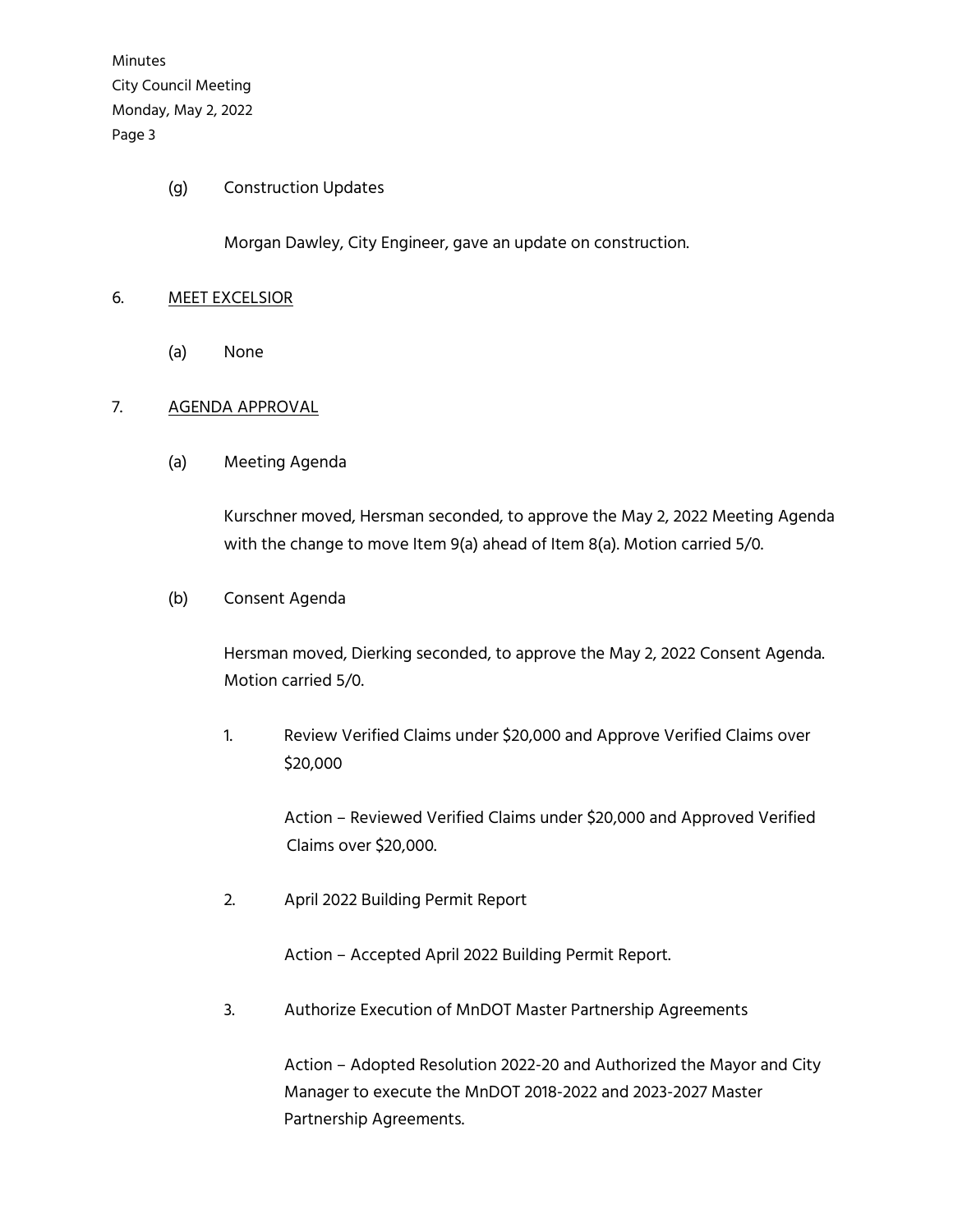4. Approve March 2022 Financials

Action – Accepted Report for Filing.

5. Resolution 2022-19 Adopting Standard Allowance for ARPA Funds

Action – Adopted Resolution 2022-19 Adopting Standard Allowance for ARPA Funds.

## 8. PUBLIC HEARINGS

(a) Proposed Zoning Amendments Articles 14, 17, 24, and 50

Diane Bolles, 229 George Street, addressed the Council.

The Council provided staff with direction.

Kurschner moved, Dierking seconded, to continue the Public Hearing to the May 16, 2022 City Council Meeting. Motion carried 5/0.

## 9. PETITIONS, REQUESTS and COMMUNICATIONS

(a) Concession Building/Plaza – Award Contract and Assignment to Gardener Builders

Bob Bolles, 229 George Street, addressed the Council about the erosion at the shoreline.

Peter Hartwich, 186 George Street, addressed the Council about the cost of the Concession Building.

Jesse Nelson, 712 Third Avenue, addressed the Council in support of the Concession Building.

Caitlyn Pulitzer, 664 Glencoe Road, addressed the Council in support of the Concession Building.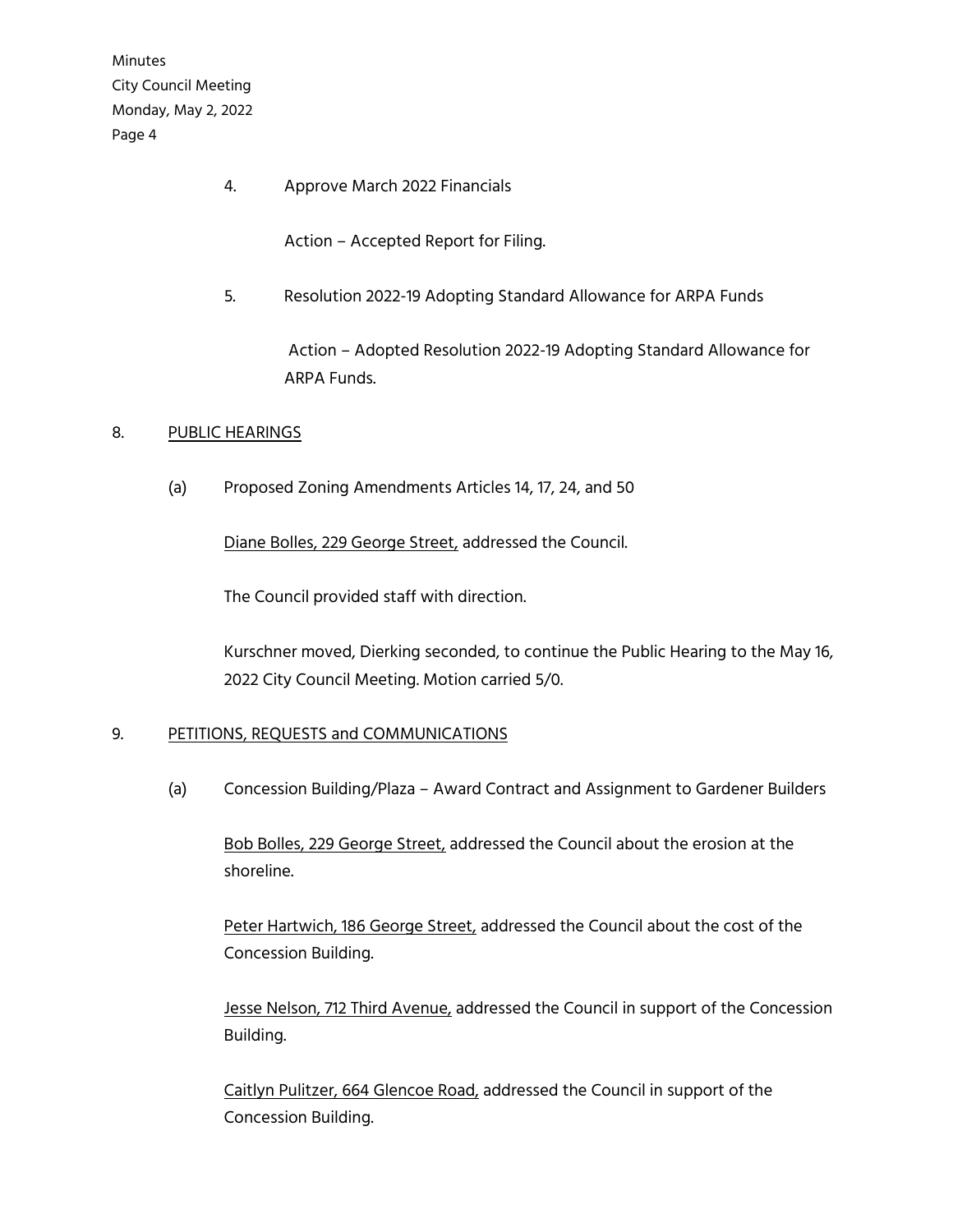> Eric Snyder, PAC/C4C, 25 Center Street, addressed the Council about the budget of the project and was in support of the project.

Diane Bolles, 229 George Street, addressed the Council about maintenance of the Concession Building.

Hersman moved, Caron seconded to award contracts on the project and assign the contracts to Gardener Builders with the changes as discussed. Motion carried 4/1. Mayor Carlson voted no.

(b) Wai Nani 2022 Proposal

Kurschner moved, Hersman seconded, to approve the Wai Nani proposal with the changes as discussed. Motion carried 5/0.

## 10. ORDINANCES and RESOLUTIONS

(a) None

## 11. REPORTS of OFFICERS, BOARDS, and COMMITTEES

(a) None

## 12. UNFINISHED BUSINESS

(a) Electric Vehicle Charging Stations

The Council provided staff with direction.

## 13. NEW BUSINESS

(a) 106 Center Street

The Council provided staff with direction.